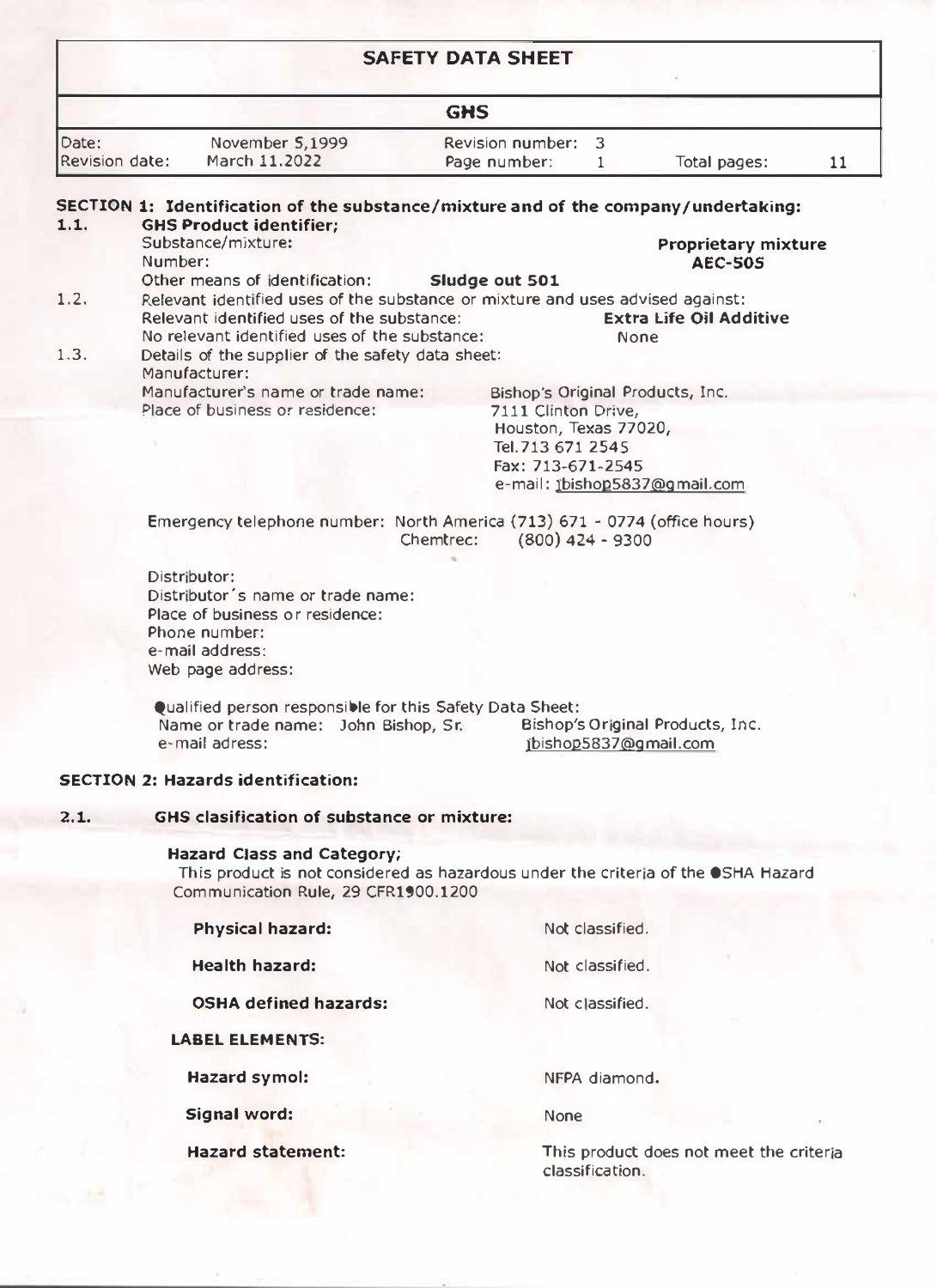#### CACCTV DATA CHEET

|                         |                                  | <b>GHS</b>                        |              |  |
|-------------------------|----------------------------------|-----------------------------------|--------------|--|
| Date:<br>Revision date: | November 5,1999<br>March 11.2016 | Revision number: 3<br>Page number | Total pages: |  |

#### Precautionary statement:

| <b>Prenvention:</b>                           | Observe good industrial hygiene practices.                                        |
|-----------------------------------------------|-----------------------------------------------------------------------------------|
| Response:                                     | Wash hands after handling.                                                        |
| Storage:                                      | Store away from incompatiable materials.                                          |
| Disposal:                                     | Dispose of waste and residues in accordance with<br>local authority requirements. |
| Hazard(s) not otherwise<br>classified (HNOC): | None.                                                                             |

#### Precautionary statement(s):

Observe good industrial hygiene practices. Keen out of reach of children. Keep away from heat/sparks/open flames/hot surfaces. - No smoking. Store in well ventilated place. Do not get in eyes, on skin or on clothing. Dispose of contents/container in according to local regulations.

#### SECTION 3: Composition/information on ingredient:

#### $3.1.$ Mixturer

| Chemical name<br>Parafin oils (petroleum), catalytic<br>dewaxed heavy. | CAS number<br>64742-70-7 | <b>ETNECS</b><br>$266 - 174 - 4$ | 96<br>60 to 80 |
|------------------------------------------------------------------------|--------------------------|----------------------------------|----------------|
| Mineral olls                                                           | Mixture                  |                                  | 20 to 55       |

Any concentration shown as a range is to protect confidentiality or is due to batch varation.

Composition comments: IP346 method DMSO extract for base oil substances: <3.0%.

Note:This formulation is a "Trade Secret". The classification as a carcinogenic need not apply if it can be shown that the substance contains less than 3% of substances extracable into dimethylsulfoxide (DMSO), as measured by 1P 346 method. This product is not carcinogenic. The additional proprietary components in this product is not considered hazardous as defined in the OSHA Hazard Communication Standard 29.CER 1900-1200 or contain components in sufficient concentrations to require a bazard classification for beath in accordance with EC Directives

The full text of all the phrases and instructions set out in Section 16.

#### Section 4: First aid measures:

#### $4.1.$ **Description of first aid measures;**

If any health problems are manifested or if in doubt, inform a doctor and show him information from this Safety Data Sheet. If unconscious, put the person in the stabilized (recovery) position on his side with his head slightly bent backwards and make sure that airways are free; never induce vomiting. If the person vomits by himself, make sure that the vomit is not inhaled.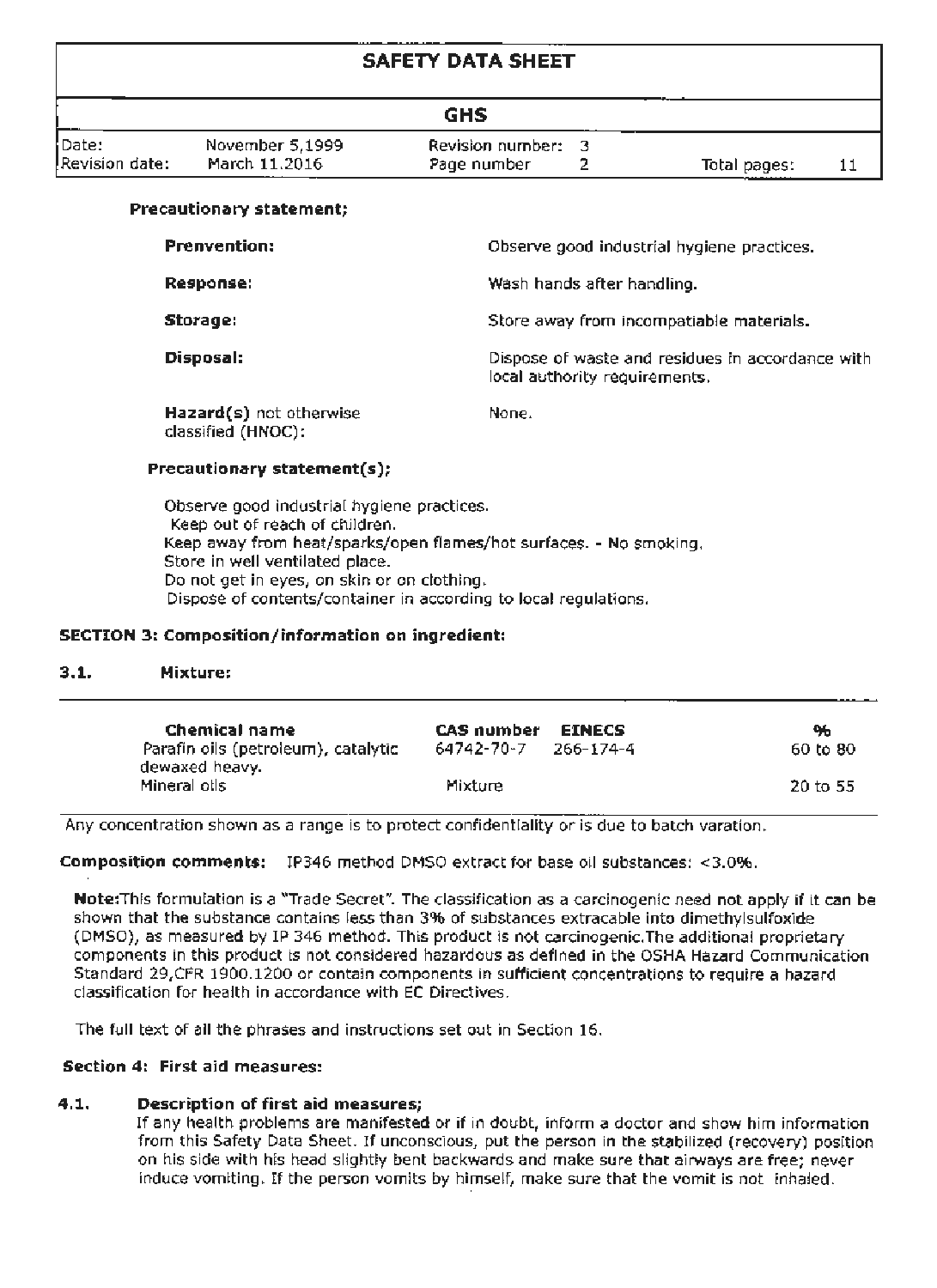#### SAFETY DATA SHEET

|               |                 | <b>GHS</b>       |              |  |
|---------------|-----------------|------------------|--------------|--|
| Date:         | November 5.1999 | Revision number: |              |  |
| Revision dat: | March 11.2016   | Page number:     | Total pages: |  |

In life threatening conditions first of all provide resuscitation of the affected person and ensure medical assistance. Respiratory arrest - provide artificial respiration immediately. Cardiac arrest - provide indirect cardiac massage immediately.

#### **Inhalation:**

Move the affected person to fresh air immediately while paying attention to your own safety; do not let the person walk! Depending on the situation, rinsing of the mouth and/or gose as .ippropriate with water can be recommended. Change the clothes of the affected person if contaminated by the substances. Protect the affected person against getting cold. Depending on the situation, call medical rescue service or ensure medical treatment considering the need of further observation for at least 24 hours.

Remove contaminated clothing and shoes immediately. Take off any rings, watches or bracelets, etc. Wash off immediately with soap and plenty of water. Get medical attention if irritation develops or persists. Wash clothing separately before reuse. Destroy or thoroughly clean contaminated shoes. If high pressure injection under the skin occurs, always seek medical attention.

#### Eye contact:

Immediately flush eyes with plenty of water. Open the eyelids wide ( using fon:e if needed). Remove contact lenses immediately if present and easy to do. No neutralization should be performed in any case! Rinsing should be continued for 10-30 minutes from the inner to the outer eve corner to make sure that the other eve is not involved. Get medical attention, specialized if possible, as quickly as possible. Everyone must be referred for treatment even if affected only a little.

#### Ingestion:

Rinse mouth thoroughly. DO NOT INDUCE VOMITING, without advice from posion control center. If vomiting occurs naturally, have victim lean over to avoid aspiration. Get medical attention immediately. NEVER give anything by mouth to an unconscious person.

#### 4.2. Most important symptoms and effects, both acute and delayed:

#### Inhalation:

Vapor inhalation under ambient conditions is not normally a problem. Skin Contact: Repeated or prolonged contact may cause drying, cracking or irritation. Eye contact:

May cause Eye Irritation.

#### Ingestion:

Product has a low order of acute oral and dermal toxicity, but minute amounts into the lungs during ingestion or vomiting may cause mild to severe pulmonary injury. Do not induce vomiting, without advice from posion control center. Call a physician immediately.

#### 4.3. Indication of any immediate medical attention and special treatment needed: Provide general supportive measures and treat symotomatically. Symptoms may be delayed.

#### Section 5: Firefighting measures:

#### 5.1. Extinguishing media:

#### Suitable extinguishing media;

Use water spray, water fog, dry chemical powder, or carbon dioxide (CO2).

#### Unsuitable extinguishing media:

Do not use water jet.

#### $5.2.$ Specific hazards arising from the chemical or mixture: The product is not flammable. Will burn if involved in a fire.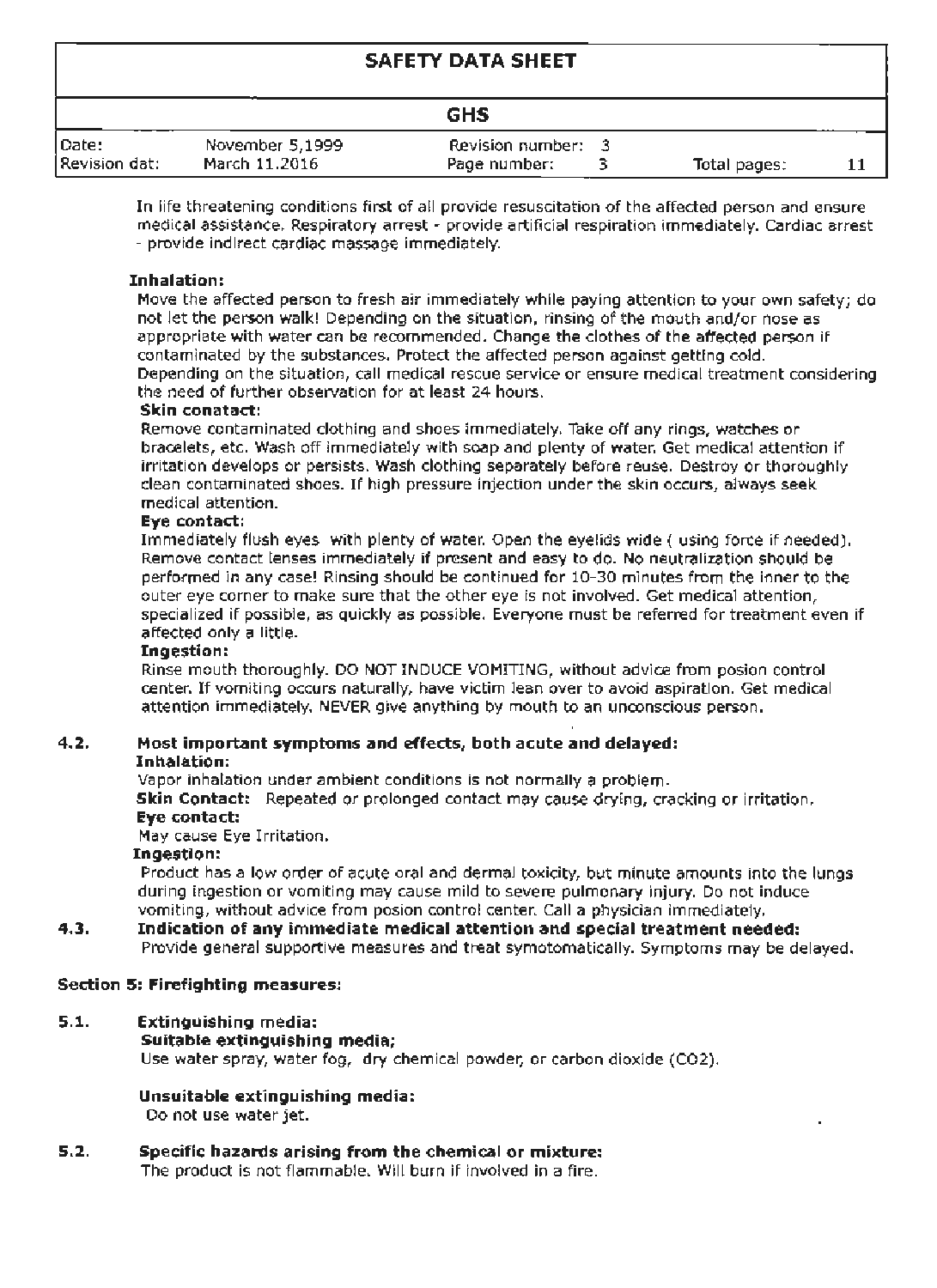## **5,3, Special protective equipment and precautions for firefighters:**

Avoid breathing smoke and vapor. Use a self-contained positive pressure or pressure demand breathing apparatus and wear full-body protective clothing and face mask. Respiratory and eye: protection required for fire fighting personnel.

Use water fog only to cool containers and to wash away, avoid spraying water directly into containers, due to danger of boil over.

|                        |                                 | <b>SAFETY DATA SHEET</b>         |              |  |
|------------------------|---------------------------------|----------------------------------|--------------|--|
|                        |                                 | <b>GHS</b>                       |              |  |
| Date<br>Revision date: | November 5,1999<br>March11.2016 | Revision number:<br>Page number: | Total pages, |  |

### **5,4, F1re fighting equipment** / **Instructions;**

Withdraw immiadiately in case of rising sound from venting safety devices or any discoloration of tanks due to fire, Fight fire from maximum distance or use unmanned hose holders or monitor nozzles. Move containers from fire area, If you can do it without risk. In the event of fire, cool tanks with water spray. Cool containers exposed to flames with water until well after the fire is out For massive fire, use unmanned hose holders or monitor nozzles. If this is impossible, withdraw from area and let fire burn. Water runoff can cause environmental damage. Use compatible foam to minimize vapor generation as needed,

Contain spillages with sand, earth or any suitable absorbent material. Prevent spillage from entering a watercourse or sewer, contaminating soil or vegetation. If this is not possible notify police and appropriate authorities immediately. Clean surface thoroughly to remove residual contamination,

## **6.3.** Methods and material for containment and cleaning up:

Small spills: Absorb with sand, earth or other non-combustible absorbents and transfer to containers for disposal. Clean surface thoroughly to remove residual contamination Large spills: Prevent entry into waterways, sewers, basements or confined areas. If necessary dike the product with dry earth, sand similar non-combustible materials. Absorb with inert absorbent such as dry clay, sand or diatomaceous earth, commercial sorbents, or recover using pumps. Clean surface thoroughly to remove residual contamination.

## **5.5. General fire hazards:**

This product is not flammable. Will burn if involved in a fire.

## **Section 6: Accidental release measures;**

## **6.1.** Personal protections, protective equipment and emergency procedures;

Keep unnecessary personnel away. Do not touch damaged containers or spilled material unless Wearing appropriate clothing. In case of spills, beware of slippery floors and surfaces. See Section 8 of the SDS for Personal Protective Equipment.

## **6.2. Enviromental precautions:**

Large spills may require excavation of contaminated soil.Consult an expert on disposai of recovered material and ensure conformity to local disposal regulations.,

Water spill: Large spills, warn other shipping. Notify port or relevant authority and keep public away. Shut off source if possible to do so without hazard. Confine if possible. Remove from surface of water by skimming or with suitable absorbents. If allowed by local authorities and environmental agencies. Sinking and/ or suitable dispersant may be used in, non-conffned waters.

## **6.4. Reference to other sectionst** 7, 8, and 13.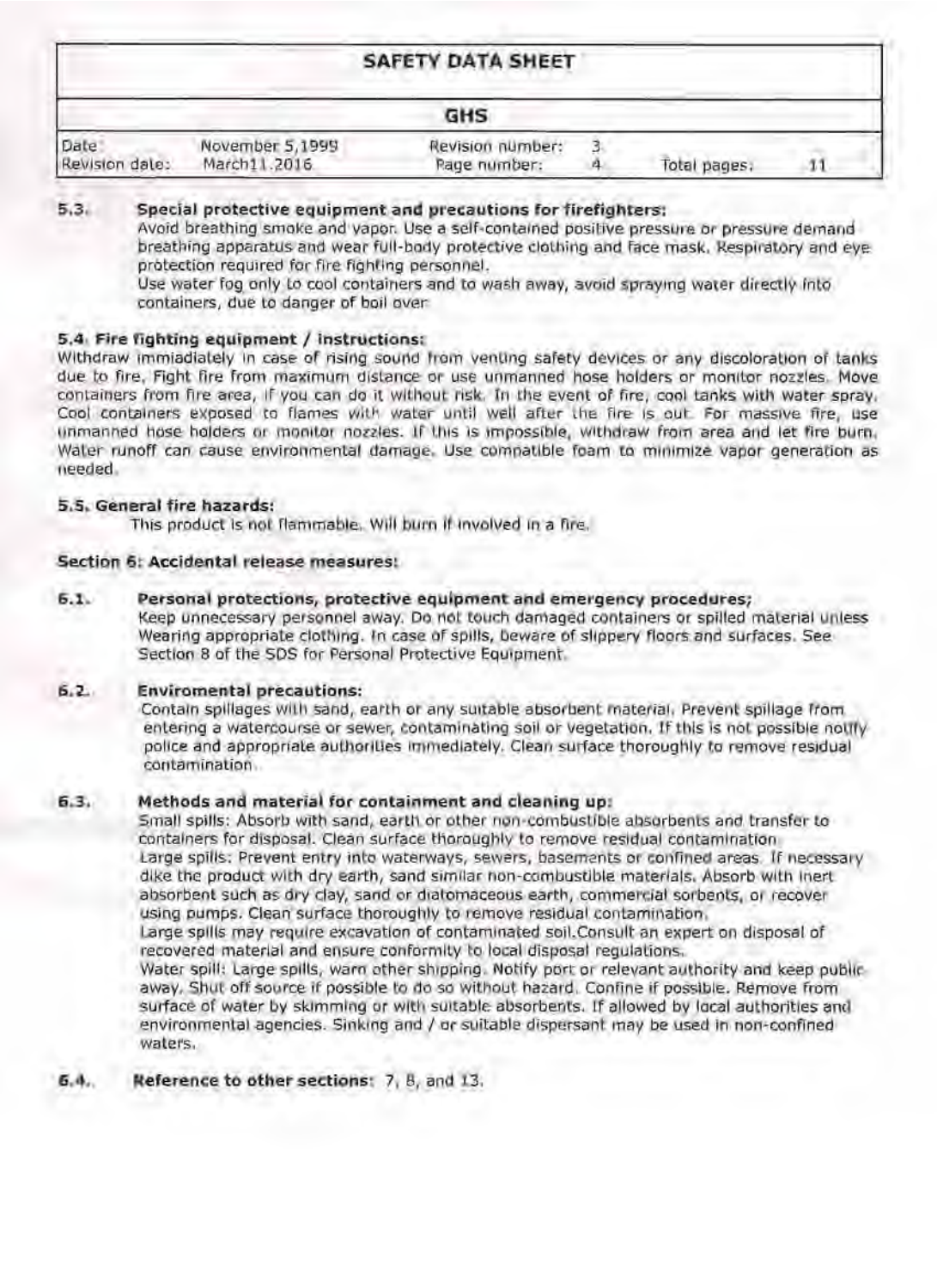|                        |                                  | <b>SAFETY DATA SHEET</b>         |              |  |
|------------------------|----------------------------------|----------------------------------|--------------|--|
|                        |                                  | <b>GHS</b>                       |              |  |
| Date:<br>Revision date | November 5,1999<br>March 11.2016 | Revision number:<br>Page number: | Total pages: |  |

Keep containers closed. Handle containers with care. Open slowly in order to control possible pressure release. Do not handle, store or open near an open flame, source of heat or sources of Ignition. Avoid prolonged or repeated contact with skin.

## **Section 7: Handling and storage:**

### **7 .1 , Precautions for safe handling:**

Beware of potential for surfaces to become slippery. Material may accumulate static charges, which may cause electrical spark {ignition source). Use proper grounding procedures. Do not pressurize, cut or weld containers. Empty product containers may contain product residue. Do not reuse empty containers without commercial cleaning or reconditioning.

**7.3. Storage temperature (Deg. C):** Ambient **Transport temperature (Deg. C):** Ambient **loading/unloading temperature (Deg. C):** Ambient **Viscosity** ( **cSt): ND Storage/transport pressure (kPa): Atmospheric-Electrostatic accumulation hazard: Yes, use proper grounding procedures** 

## **7.2. Conditions for safe storage, including any incompatibilities:**

Store in a cool, well•ventllated dry place, away for incompatible materials, open flames and **high temperatures. Continue to observe all precautions.** 

**The specific requirements or rules relating to the substance** / **mixture:** ND

**7.4. Specific end use(s):** Follow the instructions mentioned on the label.

## **Section 8 , Exposure controls/personal protectlon:**

### **8 .1, Occupational exposure limits: US. OSHA Table Z- 1 Limits for Air Contaminants ( 29 CFR 1910. 1000),**

## **US. ACGIH. Thershold Limit Val'ues:**

### **us·. NIOSH: Procket Guide to Chemical Hazards:**

| Components               | Type. | Value                       | Form |  |
|--------------------------|-------|-----------------------------|------|--|
| Oil Mist, mineral (CAS-) | PEL   | $5 \, \text{mg}/\text{m}$ 3 | Mist |  |

| Components               | Type       | Value        | Form               |
|--------------------------|------------|--------------|--------------------|
| Oil mist, mineral (CAS-) | <b>TWA</b> | $5 \, mg/m3$ | Inhalable fraction |

### **BiolQgcial limit values:**  No biological exposure limits for the ingredients.

| Components               | Type               | Value                             | Form         |  |
|--------------------------|--------------------|-----------------------------------|--------------|--|
| Oil Mist, mineral (CAS-) | <b>STEL</b><br>TWA | $10$ mg/m $3$<br>$5 \text{ mg/m}$ | Mist<br>Mist |  |

'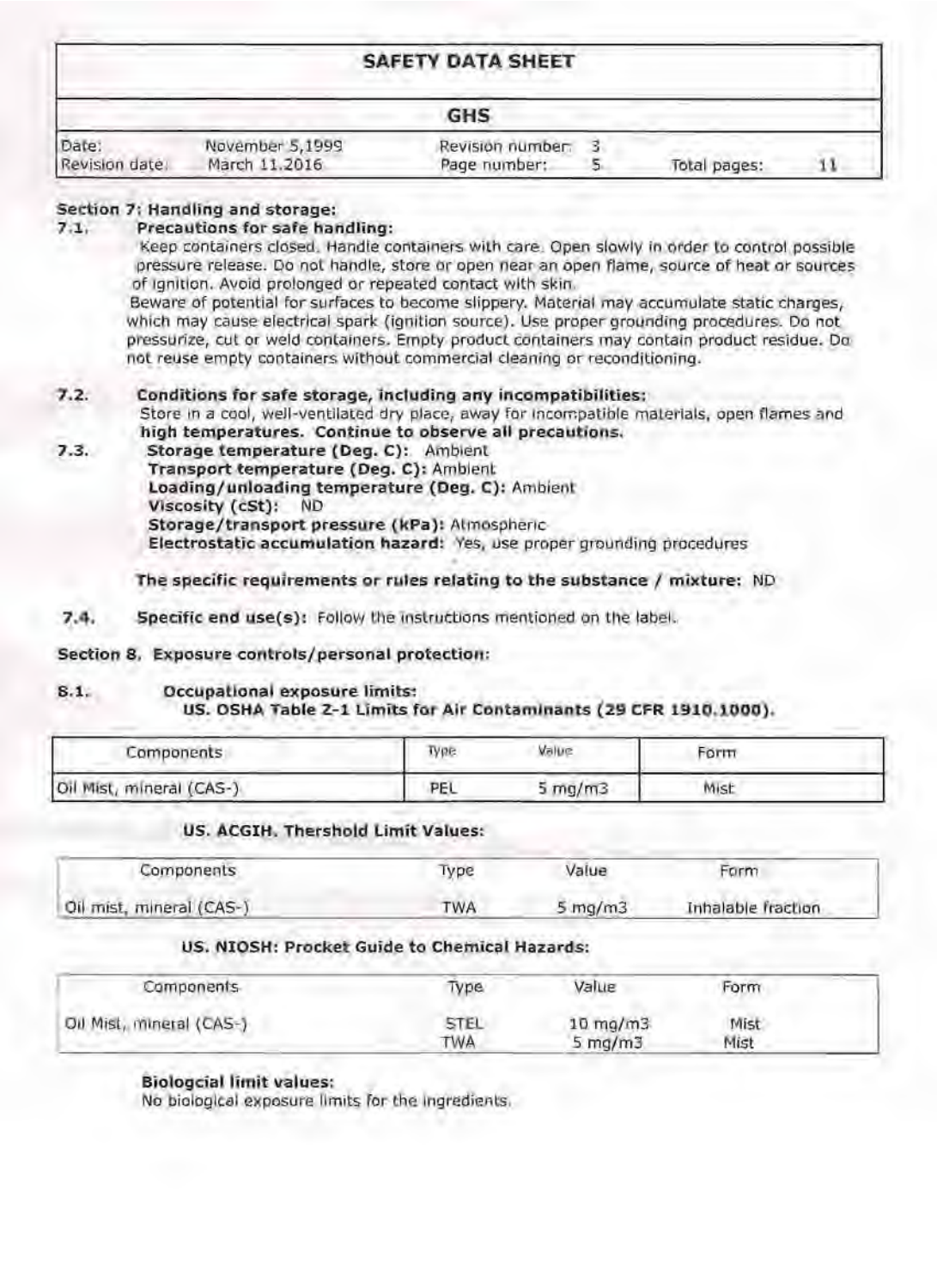|                        |                                  | <b>SAFETY DATA SHEET</b>        |   |              |  |
|------------------------|----------------------------------|---------------------------------|---|--------------|--|
|                        |                                  | GHS                             |   |              |  |
| Date,<br>Revision date | November 5,1999<br>March 11,2016 | Revision number<br>Page number: | ь | Total pages: |  |

#### $B.2.$ **Exposure controls:**

### Appropriate engineering controls:

Observe usual measures of health at work and in particular good ventilation. Provide adequate general and local exhaust ventilation. Use process enclosures, local exhaust ventilation, or other engineering controls in control airborne levels below recommended exposure limits When handling material do not eat, drink or smoke. After work and before breaks for food and rest thoroughly wash hands with water and soap.

#### Eyes and face protection:

Wear safety goggles, full face shield or protective chemical goggles (based on the nature of the work performed).

#### Skin protection:

Hand protection: Protective chemical / oil resistant gloves are recommended. Be aware that the liquid may penetrate the gloves. Frequent change is advisable. Use barrier creams for skin protection, however they should not be applied once exposure has occurred. Observe other recommendations of the manufacturer. Other protection: Protective antistatic clothing made of natural fibers (cotton) or synthetic fibers resistant against elevated temperatures.

Contaminated skin should be thoroughly washed with soap an warm water.

#### **Respiratory protection:**

#### Use of respiratory protection is generally not required.

However, if engineering controls do not maintain airborne concentrations below recommended exposure limits (where applicable) or to an acceptable level (in countries where exposure limits have not been established), an approved respirator must be worn.

#### **Thermal hazards:**

Wear appropriate thermal protective clothing when necessary.

### General hygiene considerations:

Always follow good personal hygiene measures, such as washing after handling the material and before eating, drinking, and/or smoking. Routinely wash work clothing to remove contaminates. Discard contaminated footwear that cannot be cleaned.

### Section 9. Physical and chemical properties:

#### $9.1.$ Information on basic physical and chemical propertis:

| Appearance, (physical state, colour)        | Liquid                   |
|---------------------------------------------|--------------------------|
| Color                                       | Dark amber.              |
| Odour                                       | Typical (petroleum).     |
| Odour treshold                              | Not available.           |
| PH.                                         | Not applicable.          |
| Freeze/Melt point( C)                       | Not applicable.          |
| Initial boiling point and boiling range "C) | >280 C / >536.4 deg. F   |
| Flash point (TCC)                           | $>150$ C / $>302$ deg. F |
| Evaporating rate                            | Not available.           |
| Flammability (solid, nas)                   | Not applicable.          |

Upper/lower flammability or explosive limits Flammability limit - lower Flammability limit - upper Explosive limit - lower  $(\%)$ Explosive limit - upper (%) Vapour pressure: Vapour density: Relative density(lpg): Specific gravity:

 $>0.6$  %  $< 7\%$ Not available. Not available. <0.1 mm Hg.(20 C)  $>2$  $7.2$  $0.86$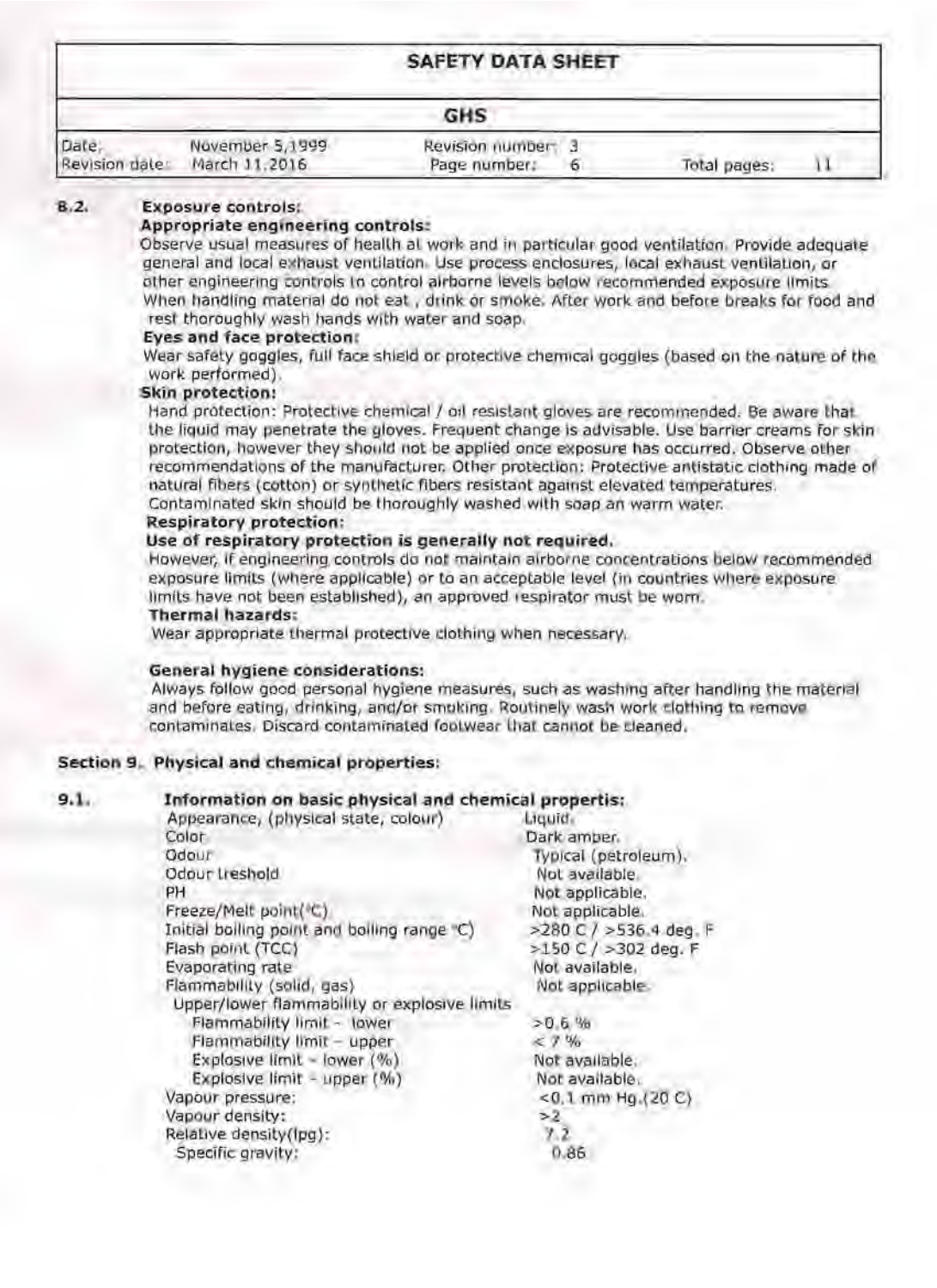| <b>SAFETY DATA SHEET</b>                                              |                                                                                                                                                                                                                                                                                                                                                                                                                                                                                                                                                                                                                                                                                                                                                              |                                                       |                                                       |                    |    |  |
|-----------------------------------------------------------------------|--------------------------------------------------------------------------------------------------------------------------------------------------------------------------------------------------------------------------------------------------------------------------------------------------------------------------------------------------------------------------------------------------------------------------------------------------------------------------------------------------------------------------------------------------------------------------------------------------------------------------------------------------------------------------------------------------------------------------------------------------------------|-------------------------------------------------------|-------------------------------------------------------|--------------------|----|--|
| <b>GHS</b>                                                            |                                                                                                                                                                                                                                                                                                                                                                                                                                                                                                                                                                                                                                                                                                                                                              |                                                       |                                                       |                    |    |  |
| Date<br>Revisión dale                                                 | November 5,1999<br>March11.2016                                                                                                                                                                                                                                                                                                                                                                                                                                                                                                                                                                                                                                                                                                                              | Revision number:<br>Page numbers                      | -3                                                    | Total pages:       | 11 |  |
|                                                                       | Solubility(ies):<br>Solubility (water)<br>Partition coefficient<br>(n-octanol/water)<br>Auto-Ignition temperture<br>Decomposition temperture<br>Viscosity                                                                                                                                                                                                                                                                                                                                                                                                                                                                                                                                                                                                    |                                                       | insoluble,<br>Not availlable.<br>Not available.<br>ΝD | No date available. |    |  |
| 9.2                                                                   | Other information:<br><b>Explosive properties:</b><br>Molecular formula:<br><b>Oxidizing properties:</b><br>Pour point:                                                                                                                                                                                                                                                                                                                                                                                                                                                                                                                                                                                                                                      |                                                       | Not explosive.<br><b>INCB</b><br>Not oxidizing<br>ND  |                    |    |  |
| <b>Section</b><br>10.1.<br>10.2.<br>10.3.<br>10.4.<br>10, 5.<br>10.6. | 10. Stability and reactivity:<br>Reactivity; The product is stable and non-yearing under mornal conditions of use, storage and transport,<br>Chemical stability; Stable under normal temperature conditions and recommended use.<br>Possibility of hazardous reactions; Hazardous polymerization does not occur.<br>Conditions to avoid; Contact with incompatible materials. Do not pressurize, cut, weld,<br>braze, solder. Drill, grind or expose empty containers to heat, flame, sparks, static<br>lectricity, or other sources of ignition; they may explode and cause injury or death.<br>Materials to avoid: Protect against strong acids, and exidizing agents.<br>Hazardous decomposition products: Hazardous products are formed in fire, such as |                                                       |                                                       |                    |    |  |
|                                                                       | fumes. Smoke. Carbon Oxides. Sulfur Oxides. Hydrocarbons.<br>Section 11. Toxicological information:                                                                                                                                                                                                                                                                                                                                                                                                                                                                                                                                                                                                                                                          |                                                       |                                                       |                    |    |  |
| 11.1.                                                                 | Information on likely routes of exposure:<br>Inhalation: Inhalation of oil mist or vapors formed during heating of the product will<br>Skin contact: Repeated or prolonged contact may cause defatting and irritation.<br>Eye contact: Direct contact with eyes may cause temporary irritation.<br>Ingestion: No harmful effects expected in amounts likely to be ingested by accident.<br>Ingestion of large amounts may produce gastrointestinal disturbances including irritation,<br>nausea and diarrhea.                                                                                                                                                                                                                                                | irritate the respiratory system and provoke coughing. |                                                       |                    |    |  |

#### Symptoms related to the physical, chemical and toxicological characteristics:  $11.2.$ Symptoms may include redness, drying and cracking of the skin-

#### $11.3.$ Information on toxicological effects:

Acute toxicity:

Data from animal tests indicates a low level of acute toxicity by oral, dermal or inhalation routes of exposure.

## Skin contact:

Eye contact: Respiratory sensitization: Not classified

Skin sensitization: Germ cell mutagenity: Carcinogenity: **Reproductive toxicity:** STOT - single exposure:

Frequent or prolonged contact may defat and dry the skin, leading to discomfort and dematitis.

Direct contact with eyes may cause temporay illitation.

Not classified.

Based on available data the classification criteria are not met. Not carcinogenic.

Based on available data the classification criteria are not met. Based on available data the classification criteria are not met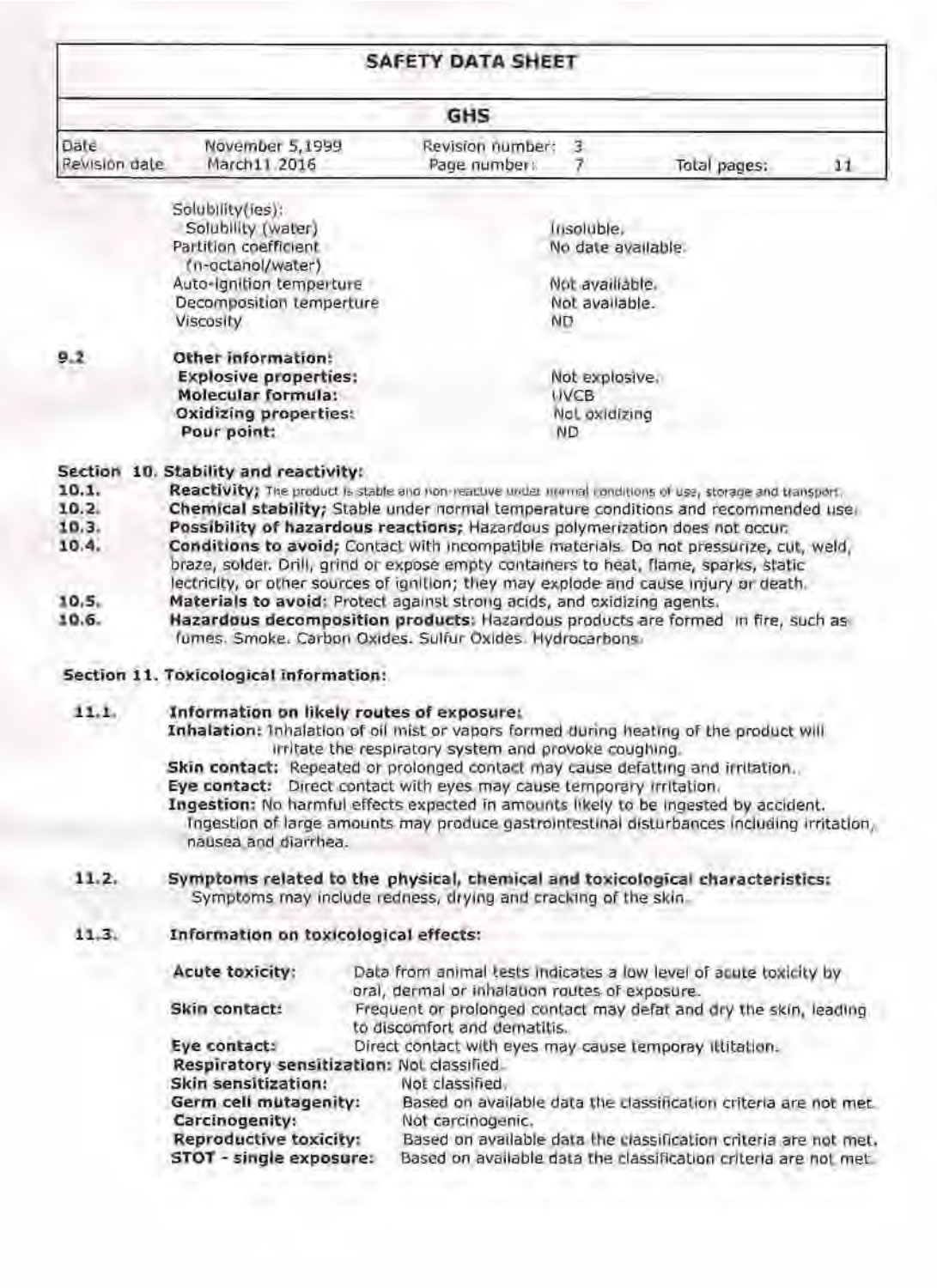|                       |                                  | <b>SAFETY DATA SHEET</b>         |  |              |  |
|-----------------------|----------------------------------|----------------------------------|--|--------------|--|
| <b>GHS</b>            |                                  |                                  |  |              |  |
| Date<br>Revision date | November 5,1999<br>March 11,2016 | Revision number.<br>Page humber: |  | Total pages: |  |

STOT-repeated exposure: Based on available data the classification criteria are not met. Aspiration hazard: Based on available data the classification criteria are not met. Other information! Systoms may be delayed. Pre-exixting skin conditions, including dermatitis, might be aggravated by exposure to this product.

#### 11.4. Other effects: ND

### Section 12. Ekological information:

- 12.1. Ecotoxicity: The product is not classified as environmentally haardous. However, this does not exclude the possibility that large or frequent spills can have a harmful or damaging effect on the enviroment.
- Persistence and degradability: The product is expected to be slowly biodegradable.  $12.2.$
- 12.3. Bioaccumulative potential: The product is not expected to bioaccumulate.
- $12.4.$ Mobility in soil: No data available.
- Mobility in general. The product is insoluable in water. 12.5.
- Results of PBT and PvB assesment: The product is not classified as PBT or yPvB.  $12.6.$
- $12.7.$ Other adverse effects: Oil spills are generally hazardous to the enviroment. No adverse effects on the atmosphere as it does not contain compounds endangering the ozone shield

## Section 13.: Disposal considerations:

- $13.1.$ Disposal instructions: Recover and recycle, if practical Dispose in accorance with all applicable regulations.
- Waste from residues/unused product: The following advice only applies to the product  $13.2.$ as supplied. Dispose in accordance with applicable federal, state and local regulations. Please note; Combining with other materials may well indicate another route of disposal. If in doubt, contact local Bishop's Original Product's supplier or local authorities. Empty drums should be taken for recycling, recovery or disposal through a suitably qualified or licensed contractor, Care in any case should be taken to ensure compliance with OSHA, EPA, EC, Federal, State and Local regulations. This product is NOT suitable for disposal by either landfill or via municipal sewers, drains, natural streams or rivers. Spilt material shall be contained. The remaining material shall be covered with non-combustible absorbing material (e.g. sand, ground limestone, vermiculite etc.) and transported in closed containers to an approved landfill, for such material, for elimination, according to local and / or national regulations.

Product is ashless and can be burned directly th appropriate equipment. Product is suitable for energy recovery in appropriate incinerators. PCB, PCT content: Free

13.3. Waste legislation; Comprehensive Environmental Response, Compensation, and Liability Act (CERCLA)"Superfund" . Medical Waste Tracking Act . National Environmental Policy Act (NEPA) - Established the Environmental Protection Agency, set out requirements for

Environmental Impact Reporting for various kinds of development, . Resource Conservation and Recovery Act (RCRA) - One of the main pieces of Legislation regarding municipal solid waste, hazardous wastes, and disposal issues. . Solid waste policy it is aimed at developing and implementing proper mechanisms to effectively manage solid waste. (EU) Council Directive 75/442/EEC on waste, as last amended. Council Directive 91/689/EEC on hazardous waste, as last amended. Decision 94/3/EC establishing a list of wastes, as last amended. Code of waster 130703 Name of the type of waste: Oil wastes and wastes of liquid fliels Category: N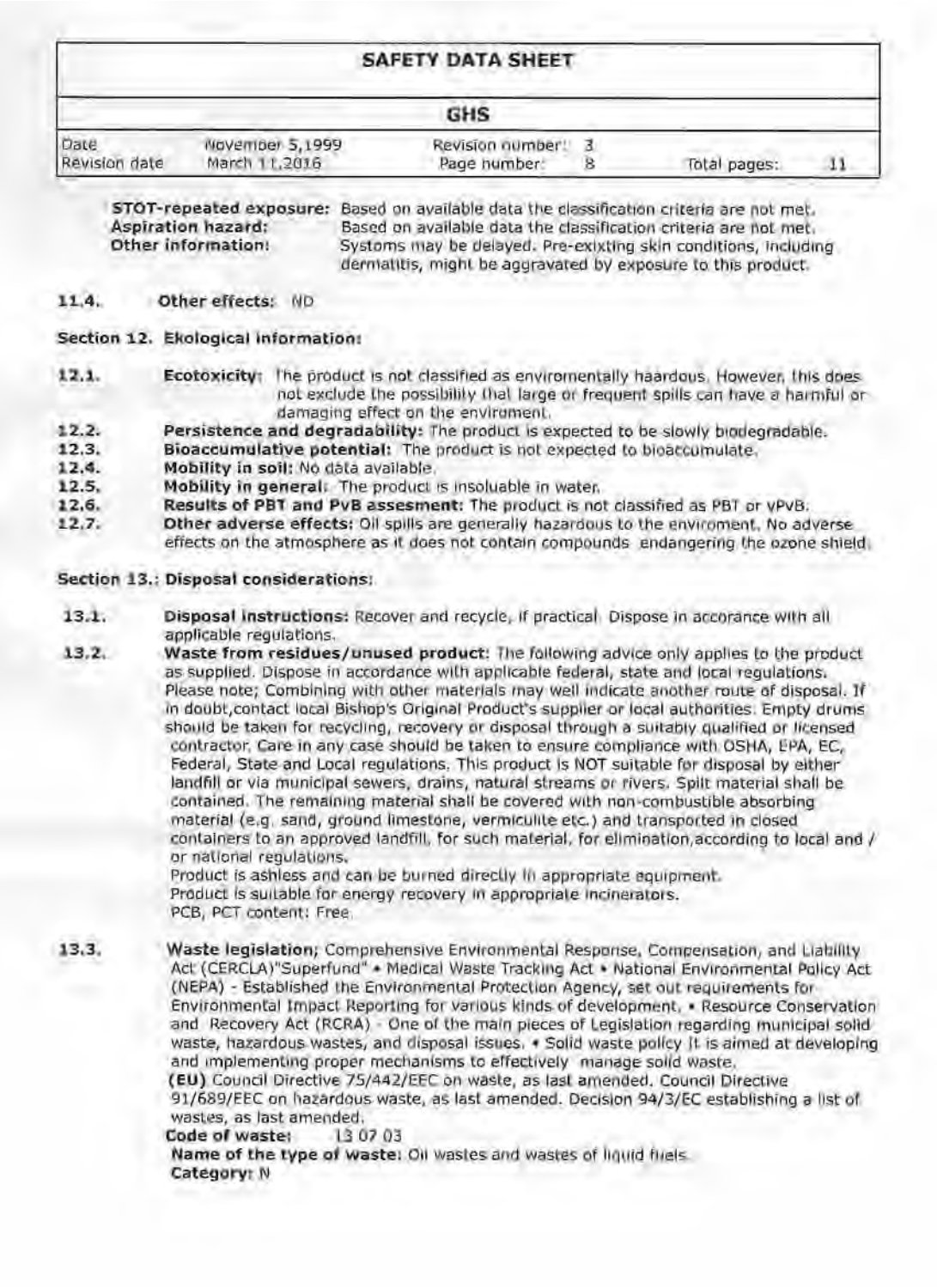| <b>SAFETY DATA SHEET</b> |                                 |                                 |  |              |  |
|--------------------------|---------------------------------|---------------------------------|--|--------------|--|
|                          |                                 | GHS                             |  |              |  |
| Date<br>Revision date    | November 5,1999<br>March11.2016 | Revision number:<br>Page number |  | Total pages: |  |

**The type of packaging waste:** Waste packaging, absorbents, wjping cloths, filter materials and protective clothing not otherwise specified.

**Subgroup:** Wastes of liquid fuels.

**Wastes group:** Other fuels (include mixtures').

Code of packaging wastes; 15 01 10

**Subgroup Packaging:** Including separately collected municipal packaging waste. **Group Packaging; Containing residues of hazardous substances or contaminated by** dangerous materials.

**Inclusion of absorbent material soaked with : 15 02 02** 

The type of waste: Absorbents, wiping cloths, filter materials and protective clothing, **Category:** N

**Category:** N

# **Section 14.: Transport information:**

**Subgroup:** Absorbents, wiping cloths, filter materials and protective clothing contaminated by dahgerous materials.

Group: Absorbents, filter materials including oil filters, wiping cloths and protective clothing contaminated by dangerous materials,

This product is not hazardous according to OSHA 29 CFR 1910.1200. **TSCA Section 12(b) Export Notification (40 CFR 707, Subpt. D):** Not regulated. **OSHA Specifically Regulated Substances ( 29 CFR 1910.1001-1050):** Not listed, **CERLA Hazardous Substance list (40 CFR 302.4):** Not listed.

### **Superfund Amendments and Reauthorization Act of 1986 (SARA): Hazard catergories:** Immediate Hazard - No Delayed Hazard - No

Pressure Hazard - No Reactivity Hazard - No **SARA 302 Ertremely hazardous substance:** Not listed. **SARA 311/312 Hazardous chemical:** No, SARA 313 (TRI reporting): Not regulated.

| Sea: IMO Class;                                                                 | Unregulated.                                                                                                         |
|---------------------------------------------------------------------------------|----------------------------------------------------------------------------------------------------------------------|
| Marpol - Annex II:                                                              | Not regulated.                                                                                                       |
| Proper shipping name:                                                           | Not regulated by DOT.                                                                                                |
| Marpol - Annex III:                                                             | Unregulated.                                                                                                         |
| Road/Rail: ADR/RID Class:                                                       | Unrequiated                                                                                                          |
| Air: IATA/ICAO Class:                                                           | Unregulated.                                                                                                         |
| DOT:                                                                            | Not regulated as dangerous goods.                                                                                    |
| <b>TATA:</b>                                                                    | Not regulated as dangerous goods.                                                                                    |
| IMDG:                                                                           | Not regulated as dangerous goods.                                                                                    |
| Transport in bulk according to<br>Annex II of MARPOL 73/78 and<br>The IBC CODE: | Not applicable. However, this product is liquid and if<br>transported in bulk covered under MARPOL 73/78<br>Annex I. |
|                                                                                 |                                                                                                                      |

**Inventories:** This product Is In compliance with lhe inventory and notification requirements of European Community Directives, USA TSCA, Australia AICS and Canada DSL.

## **Section 15,; Regulatory information:**

### **15.1. US federal regulations:**

Fire Hazard - No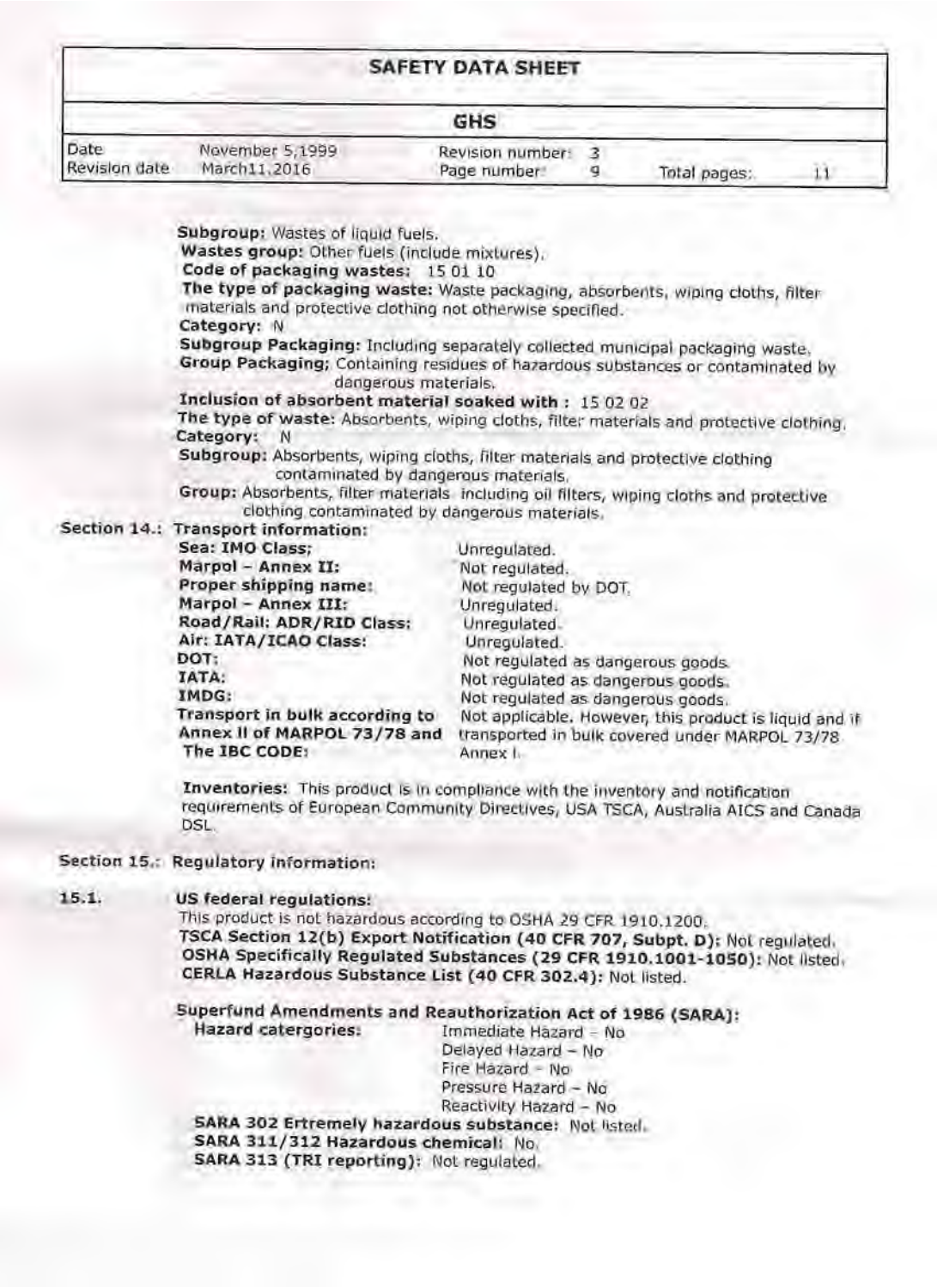|                       |                                 | <b>SAFETY DATA SHEET</b>        |    |              |  |
|-----------------------|---------------------------------|---------------------------------|----|--------------|--|
|                       |                                 | <b>GHS</b>                      |    |              |  |
| Date<br>Revision date | November 5,1999<br>March11.2016 | Revision number<br>Page number: | 10 | Total pages: |  |

Other federal regulations: Clean Air Act (CAA) Section 112 Hazardous Air Pollutants (HAPs) List: Not requiated Clean Air Act (CAA) Section 112 (r) Accidental Release Prevention (40 CFR 68.130): Not regulated. Safe Drinking Water Act (SDWA): Not requiated.

 $15.2.$ Chemical safety assesment: **ND** 

#### Section 16.: Other information:

List of hazard statements, whose full text is not specified in other sections: Note L: The classification as a carcinogenic need no apply if it can be shown that the substance contains less than 3% of substances extracable into dimethylsulfoxide (DMSO), as measured by IP 346 method.

Other important information on the safety and protection of human health: The product must not be used without special permission of the manufacturer / importer for purposes other than those listed in Section 1. User is responsible for compliance with all related regulations for the protection of health.

#### Key to abbreviations and acronyms used in the safety data sheet:

| CAS           | Chemical Abstract Service.                                                                               |
|---------------|----------------------------------------------------------------------------------------------------------|
| GHS           | Global Harmonized System.                                                                                |
| LC50          | Lethal concentration of the substance in which it can be expected<br>to cause death of 50% of population |
| LD50          | Lethal dose of a substance, in which can be expected to cause<br>death of 50% of population.             |
| PEL           | Permissable Exposure Level                                                                               |
| MAC           | Maximum Allowable Concentration.                                                                         |
| <b>IATA</b>   | International Air Transport Associatin.                                                                  |
| <b>ICAO</b>   | International Civil Transport Association.                                                               |
| <b>IMDG</b>   | International Maritime Dangerous Goods Transport.                                                        |
| <b>ADR</b>    | European Agreement concerning the international carriage on<br>dangerous goods by road.                  |
| <b>RID</b>    | Agreement on the transport on dangerous goods by rail.                                                   |
| <b>MARPOL</b> | International Convention for the Prevention of Pollution from Ships                                      |
| OEL           | Occupational Exposure Limits.                                                                            |
| PBT           | Persistent, Bioaccumulative and Toxic.                                                                   |
| VIVB          | Very Persistend and very Bioacumulative.                                                                 |
| UN            | Four-digit code reflecting the characteristics of substances or<br>mixtures in transport.                |

**NFPA Ratings:** 



#### HMIS CLASS HEALTH HMIS CLASS FLAMMABILITY - 1 **HMIS CLASS** REACTIVITY  $-10$

Guidelines for training: The health and safety training organize to become familiar with the principles of work and prescribed protective equipment. Inform the personnel about the recommended ways of use, mandatory protective equipment, first aid and prohibited ways of handling the product.

ng ange pe pe